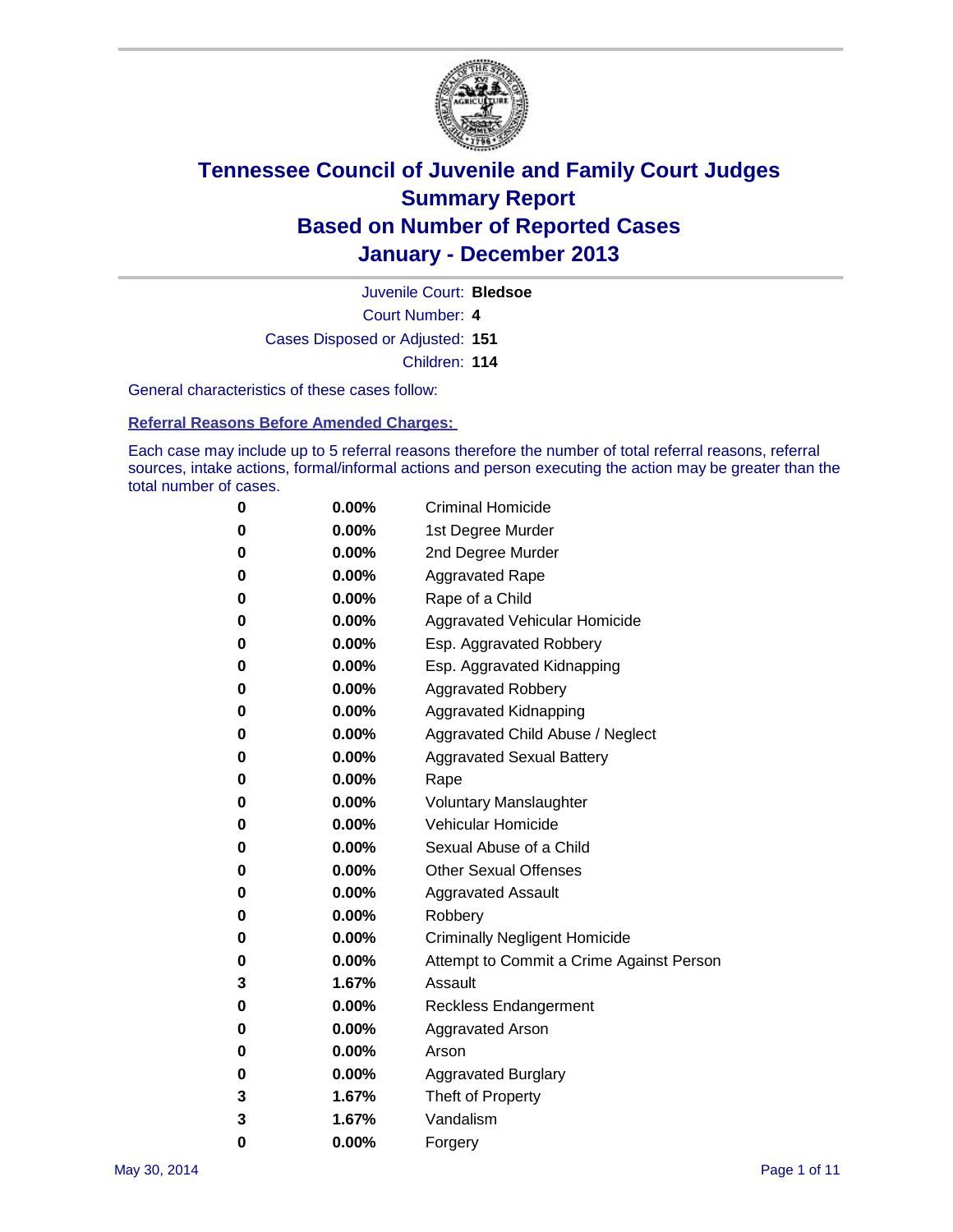

Juvenile Court: **Bledsoe**

Court Number: **4**

Cases Disposed or Adjusted: **151**

Children: **114**

#### **Referral Reasons Before Amended Charges:**

Each case may include up to 5 referral reasons therefore the number of total referral reasons, referral sources, intake actions, formal/informal actions and person executing the action may be greater than the total number of cases.

| 0 | 0.00%    | <b>Worthless Checks</b>                                     |
|---|----------|-------------------------------------------------------------|
| 0 | 0.00%    | Illegal Possession / Fraudulent Use of Credit / Debit Cards |
| 0 | 0.00%    | <b>Burglary</b>                                             |
| 0 | 0.00%    | Unauthorized Use of a Vehicle                               |
| 0 | 0.00%    | <b>Cruelty to Animals</b>                                   |
| 1 | 0.56%    | Sale of Controlled Substances                               |
| 0 | 0.00%    | <b>Other Drug Offenses</b>                                  |
| 6 | 3.33%    | Possession of Controlled Substances                         |
| 0 | 0.00%    | <b>Criminal Attempt</b>                                     |
| 0 | $0.00\%$ | Carrying Weapons on School Property                         |
| 0 | 0.00%    | Unlawful Carrying / Possession of a Weapon                  |
| 0 | 0.00%    | <b>Evading Arrest</b>                                       |
| 0 | 0.00%    | Escape                                                      |
| 0 | 0.00%    | Driving Under Influence (DUI)                               |
| 6 | 3.33%    | Possession / Consumption of Alcohol                         |
| 1 | 0.56%    | Resisting Stop, Frisk, Halt, Arrest or Search               |
| 0 | 0.00%    | <b>Aggravated Criminal Trespass</b>                         |
| 0 | 0.00%    | Harassment                                                  |
| 0 | 0.00%    | Failure to Appear                                           |
| 0 | 0.00%    | Filing a False Police Report                                |
| 0 | 0.00%    | Criminal Impersonation                                      |
| 0 | 0.00%    | <b>Disorderly Conduct</b>                                   |
| 0 | 0.00%    | <b>Criminal Trespass</b>                                    |
| 0 | 0.00%    | <b>Public Intoxication</b>                                  |
| 0 | 0.00%    | Gambling                                                    |
| 5 | 2.78%    | Traffic                                                     |
| 0 | 0.00%    | <b>Local Ordinances</b>                                     |
| 1 | 0.56%    | Violation of Wildlife Regulations                           |
| 0 | 0.00%    | Contempt of Court                                           |
| 1 | 0.56%    | <b>Violation of Probation</b>                               |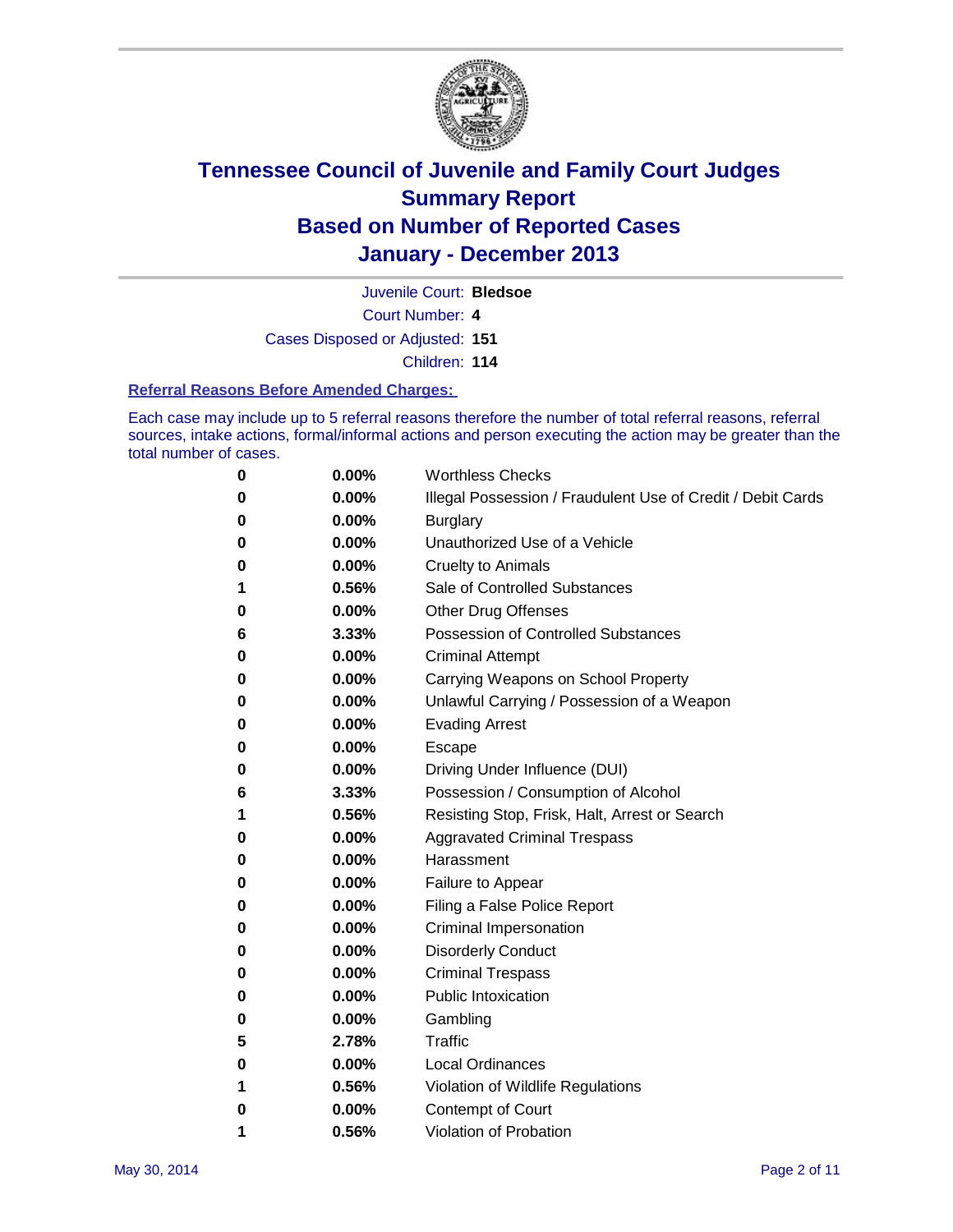

Court Number: **4** Juvenile Court: **Bledsoe** Cases Disposed or Adjusted: **151**

Children: **114**

#### **Referral Reasons Before Amended Charges:**

Each case may include up to 5 referral reasons therefore the number of total referral reasons, referral sources, intake actions, formal/informal actions and person executing the action may be greater than the total number of cases.

| $\bf{0}$     | $0.00\%$ | <b>Violation of Aftercare</b>          |
|--------------|----------|----------------------------------------|
| 41           | 22.78%   | <b>Unruly Behavior</b>                 |
| 27           | 15.00%   | Truancy                                |
| 0            | 0.00%    | In-State Runaway                       |
| 0            | $0.00\%$ | Out-of-State Runaway                   |
| 10           | 5.56%    | Possession of Tobacco Products         |
| 0            | 0.00%    | Violation of a Valid Court Order       |
| 0            | $0.00\%$ | <b>Violation of Curfew</b>             |
| 0            | $0.00\%$ | Sexually Abused Child                  |
| $\mathbf{2}$ | 1.11%    | <b>Physically Abused Child</b>         |
| 4            | 2.22%    | Dependency / Neglect                   |
| 3            | 1.67%    | <b>Termination of Parental Rights</b>  |
| 0            | $0.00\%$ | <b>Violation of Pretrial Diversion</b> |
| 1            | 0.56%    | Violation of Informal Adjustment       |
| 5            | 2.78%    | <b>Judicial Review</b>                 |
| 1            | 0.56%    | <b>Administrative Review</b>           |
| 1            | 0.56%    | <b>Foster Care Review</b>              |
| 20           | 11.11%   | Custody                                |
| 13           | 7.22%    | Visitation                             |
| 6            | 3.33%    | Paternity / Legitimation               |
| 16           | 8.89%    | <b>Child Support</b>                   |
| 0            | 0.00%    | <b>Request for Medical Treatment</b>   |
| 0            | 0.00%    | <b>Consent to Marry</b>                |
| 0            | $0.00\%$ | Other                                  |
| 180          | 100.00%  | <b>Total Referrals</b>                 |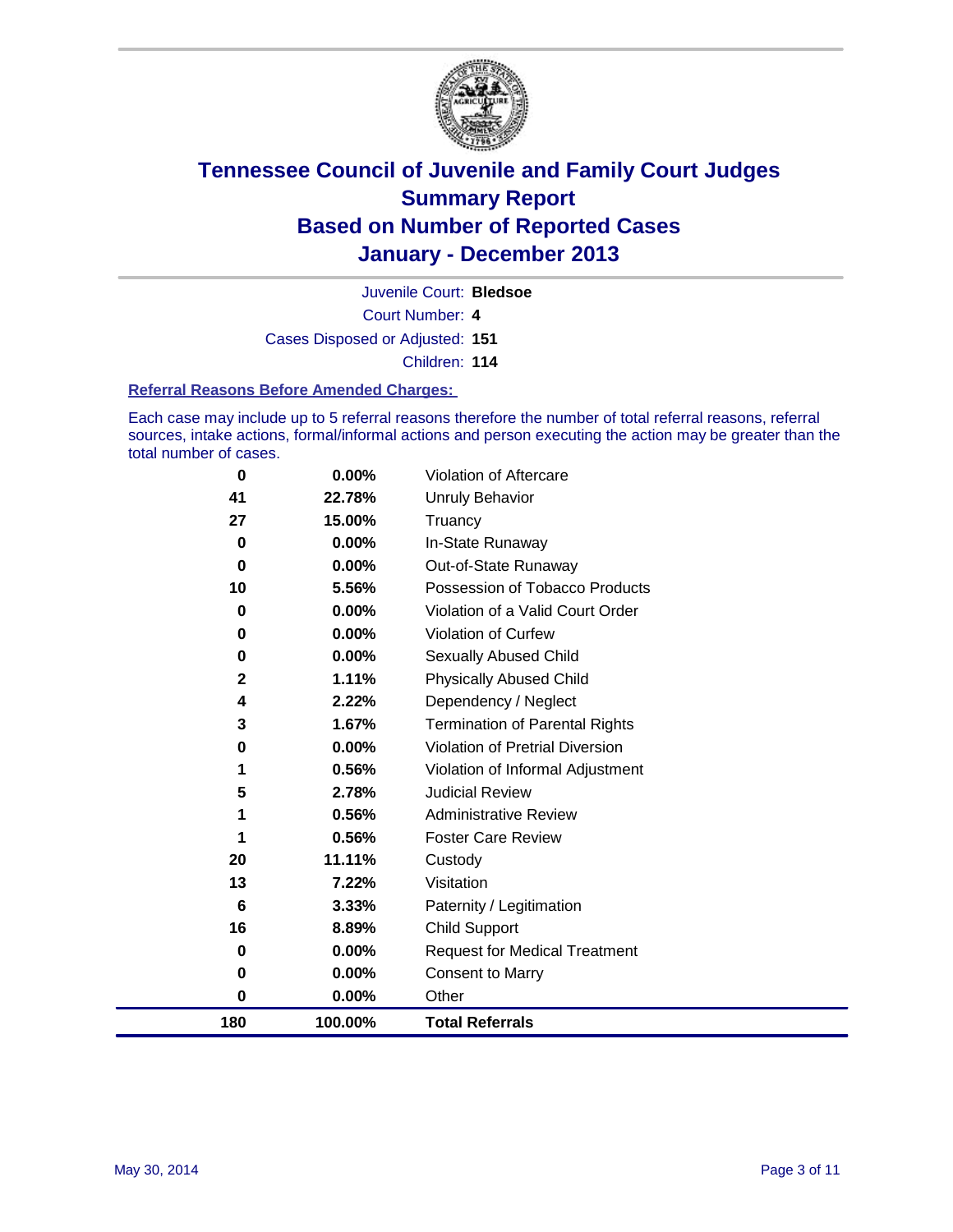

|                            |                                 | Juvenile Court: Bledsoe           |  |
|----------------------------|---------------------------------|-----------------------------------|--|
|                            |                                 | Court Number: 4                   |  |
|                            | Cases Disposed or Adjusted: 151 |                                   |  |
|                            |                                 | Children: 114                     |  |
| <b>Referral Sources: 1</b> |                                 |                                   |  |
| 33                         | 18.33%                          | Law Enforcement                   |  |
| 28                         | 15.56%                          | Parents                           |  |
| 22                         | 12.22%                          | Relatives                         |  |
| $\bf{0}$                   | $0.00\%$                        | Self                              |  |
| 62                         | 34.44%                          | School                            |  |
| $\bf{0}$                   | $0.00\%$                        | <b>CSA</b>                        |  |
| 13                         | 7.22%                           | <b>DCS</b>                        |  |
| 0                          | $0.00\%$                        | <b>Other State Department</b>     |  |
| 14                         | 7.78%                           | <b>District Attorney's Office</b> |  |
| $\mathbf{2}$               | 1.11%                           | <b>Court Staff</b>                |  |
| 0                          | $0.00\%$                        | Social Agency                     |  |
| 0                          | $0.00\%$                        | <b>Other Court</b>                |  |
| 3                          | 1.67%                           | Victim                            |  |
| 3                          | 1.67%                           | Child & Parent                    |  |
| 0                          | $0.00\%$                        | Hospital                          |  |
| 0                          | $0.00\%$                        | Unknown                           |  |
| 0                          | 0.00%                           | Other                             |  |
| 180                        | 100.00%                         | <b>Total Referral Sources</b>     |  |

### **Age of Child at Referral: 2**

| 1<br>0 | 0.88%<br>$0.00\%$ | Ages 19 and Over<br><b>Unknown</b> |
|--------|-------------------|------------------------------------|
|        |                   |                                    |
|        |                   |                                    |
| 6      | 5.26%             | Ages 17 through 18                 |
| 22     | 19.30%            | Ages 15 through 16                 |
| 24     | 21.05%            | Ages 13 through 14                 |
| 17     | 14.91%            | Ages 11 through 12                 |
| 44     | 38.60%            | Ages 10 and Under                  |
|        |                   |                                    |

<sup>1</sup> If different than number of Referral Reasons (180), verify accuracy of your court's data.

<sup>2</sup> One child could be counted in multiple categories, verify accuracy of your court's data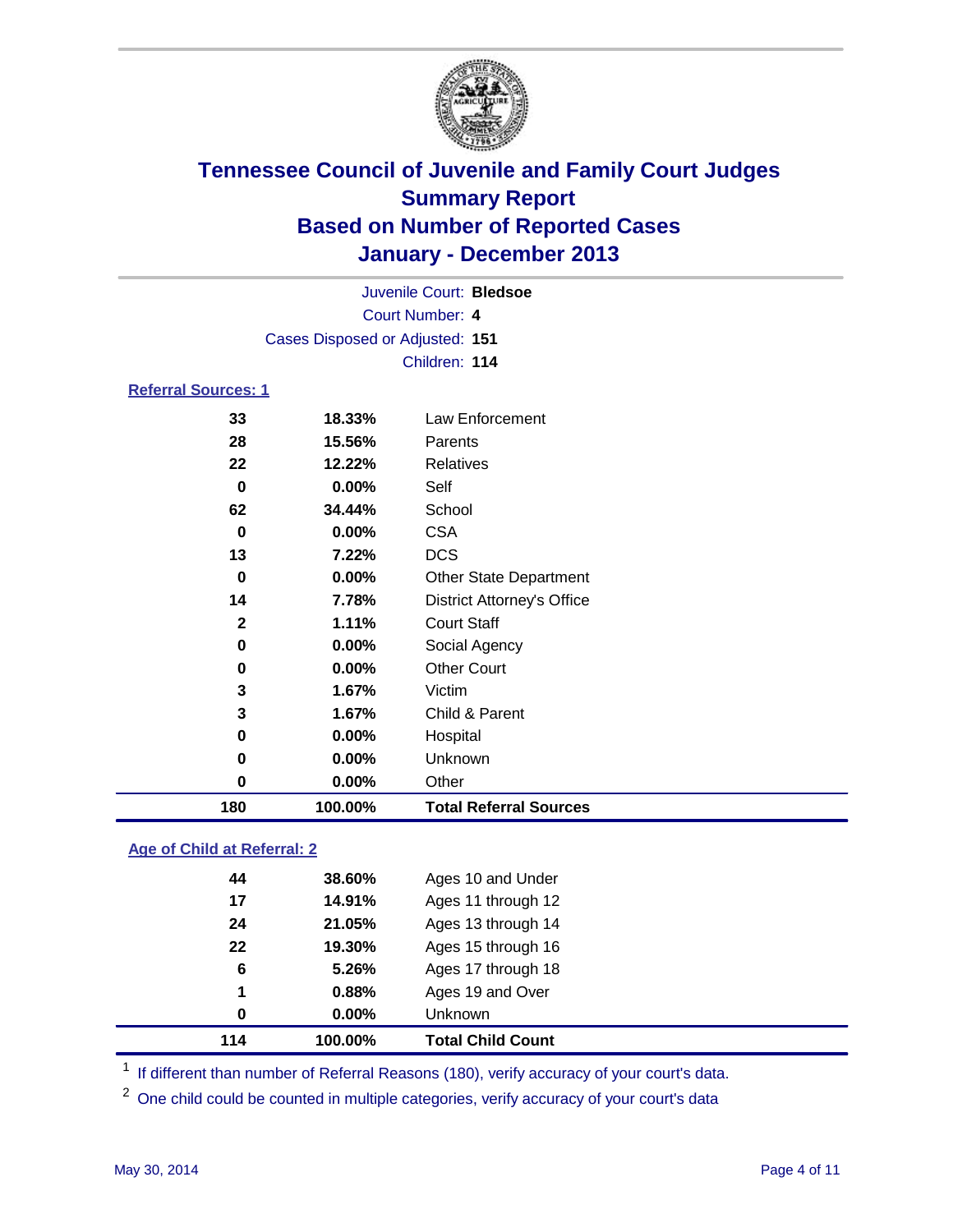

| Juvenile Court: Bledsoe                    |                                 |                          |  |  |  |
|--------------------------------------------|---------------------------------|--------------------------|--|--|--|
|                                            | Court Number: 4                 |                          |  |  |  |
|                                            | Cases Disposed or Adjusted: 151 |                          |  |  |  |
|                                            | Children: 114                   |                          |  |  |  |
| Sex of Child: 1                            |                                 |                          |  |  |  |
| 72                                         | 63.16%                          | Male                     |  |  |  |
| 42                                         | 36.84%                          | Female                   |  |  |  |
| $\bf{0}$                                   | 0.00%                           | Unknown                  |  |  |  |
| 114                                        | 100.00%                         | <b>Total Child Count</b> |  |  |  |
| Race of Child: 1                           |                                 |                          |  |  |  |
| 96                                         | 84.21%                          | White                    |  |  |  |
| 6                                          | 5.26%                           | African American         |  |  |  |
| $\bf{0}$                                   | 0.00%                           | Native American          |  |  |  |
| 0                                          | 0.00%                           | Asian                    |  |  |  |
| 12                                         | 10.53%                          | Mixed                    |  |  |  |
| $\bf{0}$                                   | 0.00%                           | Unknown                  |  |  |  |
| 114                                        | 100.00%                         | <b>Total Child Count</b> |  |  |  |
| <b>Hispanic Origin: 1</b>                  |                                 |                          |  |  |  |
| 8                                          | 7.02%                           | Yes                      |  |  |  |
| 106                                        | 92.98%                          | <b>No</b>                |  |  |  |
| $\mathbf 0$                                | 0.00%                           | Unknown                  |  |  |  |
| 114                                        | 100.00%                         | <b>Total Child Count</b> |  |  |  |
| <b>School Enrollment of Children: 1</b>    |                                 |                          |  |  |  |
| 100                                        | 87.72%                          | Yes                      |  |  |  |
| 14                                         | 12.28%                          | <b>No</b>                |  |  |  |
| $\mathbf 0$                                | 0.00%                           | Unknown                  |  |  |  |
| 114<br>100.00%<br><b>Total Child Count</b> |                                 |                          |  |  |  |

One child could be counted in multiple categories, verify accuracy of your court's data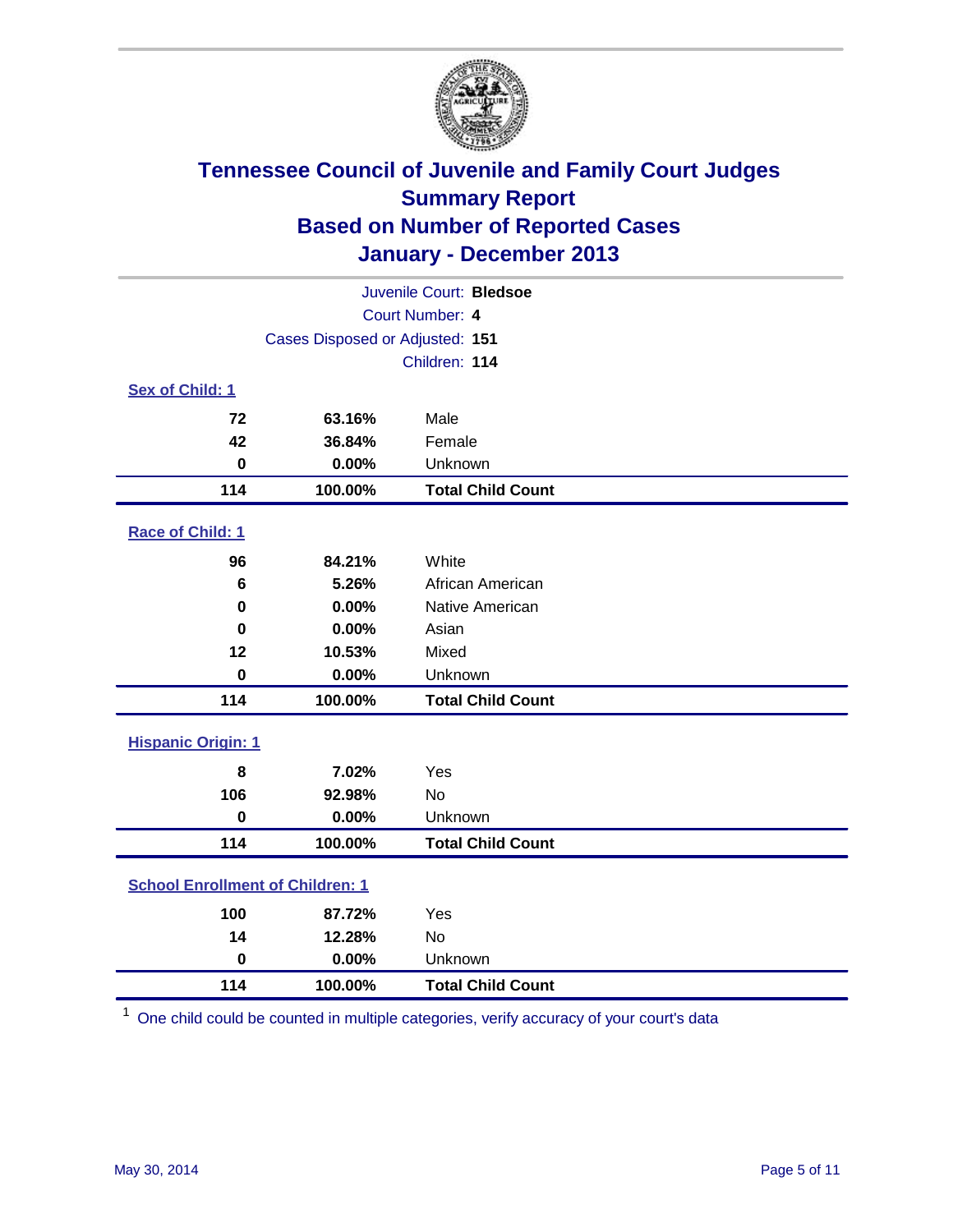

Court Number: **4** Juvenile Court: **Bledsoe** Cases Disposed or Adjusted: **151** Children: **114 Living Arrangement of Child at Time of Referral: 1**

| 114 | 100.00%  | <b>Total Child Count</b>     |
|-----|----------|------------------------------|
| 0   | 0.00%    | Other                        |
| 0   | $0.00\%$ | Unknown                      |
| 0   | $0.00\%$ | Independent                  |
| 0   | $0.00\%$ | In an Institution            |
| 0   | $0.00\%$ | In a Residential Center      |
| 0   | $0.00\%$ | In a Group Home              |
| 6   | 5.26%    | With Foster Family           |
| 1   | $0.88\%$ | <b>With Adoptive Parents</b> |
| 22  | 19.30%   | <b>With Relatives</b>        |
| 13  | 11.40%   | <b>With Father</b>           |
| 37  | 32.46%   | <b>With Mother</b>           |
| 13  | 11.40%   | With Mother and Stepfather   |
| 9   | 7.89%    | With Father and Stepmother   |
| 13  | 11.40%   | With Both Biological Parents |

### **Type of Detention: 2**

| 151 | 100.00%  | <b>Total Detention Count</b> |  |
|-----|----------|------------------------------|--|
| 0   | $0.00\%$ | Other                        |  |
| 151 | 100.00%  | Does Not Apply               |  |
| 0   | $0.00\%$ | <b>Unknown</b>               |  |
| 0   | $0.00\%$ | <b>Psychiatric Hospital</b>  |  |
| 0   | 0.00%    | Jail - No Separation         |  |
| 0   | $0.00\%$ | Jail - Partial Separation    |  |
| 0   | 0.00%    | Jail - Complete Separation   |  |
| 0   | $0.00\%$ | Juvenile Detention Facility  |  |
| 0   | 0.00%    | Non-Secure Placement         |  |
|     |          |                              |  |

<sup>1</sup> One child could be counted in multiple categories, verify accuracy of your court's data

If different than number of Cases (151) verify accuracy of your court's data.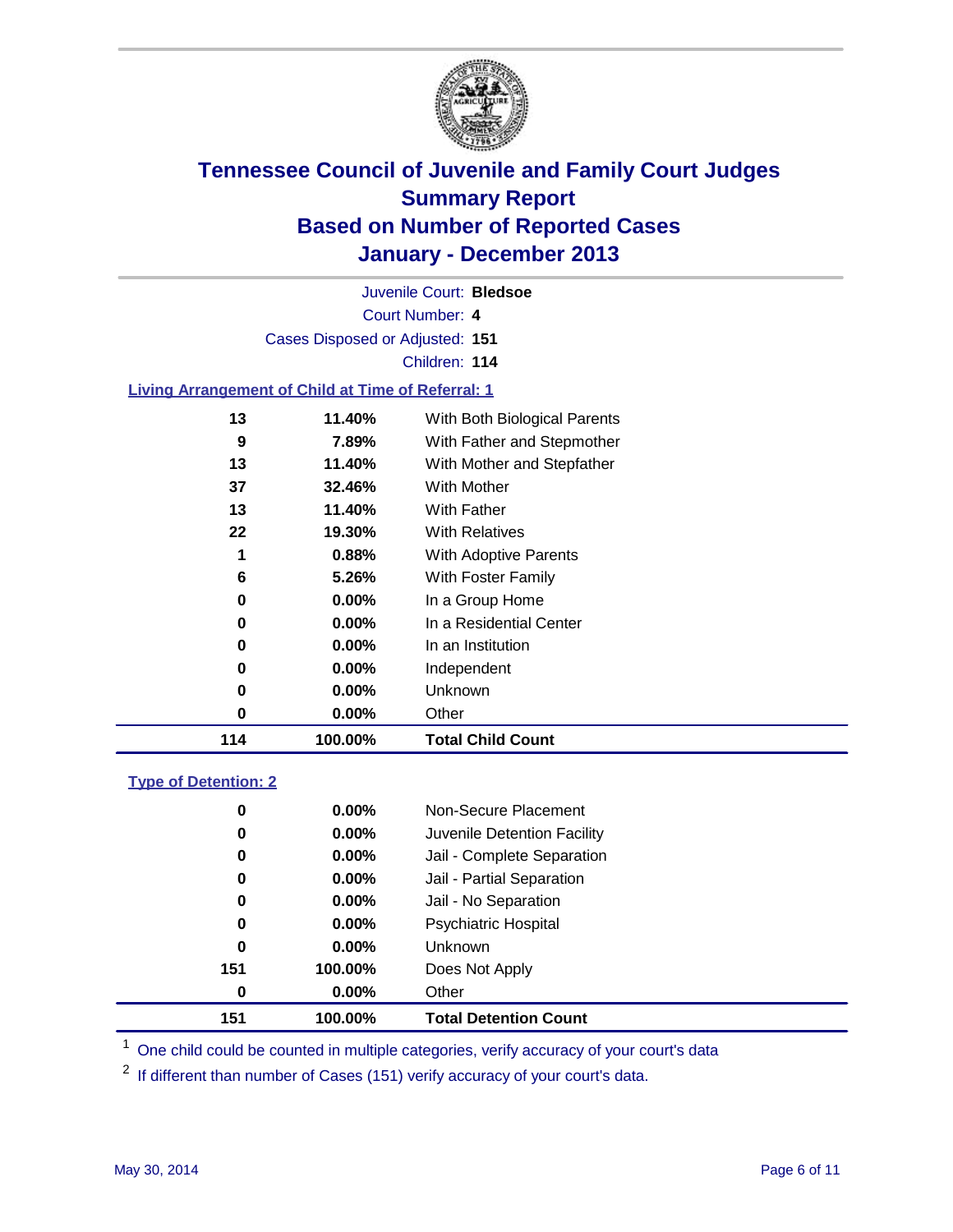

|                          | Juvenile Court: Bledsoe                            |                                                  |  |  |  |  |
|--------------------------|----------------------------------------------------|--------------------------------------------------|--|--|--|--|
|                          | Court Number: 4                                    |                                                  |  |  |  |  |
|                          | Cases Disposed or Adjusted: 151                    |                                                  |  |  |  |  |
|                          | Children: 114                                      |                                                  |  |  |  |  |
|                          | <b>Placement After Secure Detention Hearing: 1</b> |                                                  |  |  |  |  |
| 0                        | 0.00%                                              | Returned to Prior Living Arrangement             |  |  |  |  |
| $\bf{0}$                 | 0.00%                                              | Juvenile Detention Facility                      |  |  |  |  |
| 0                        | 0.00%                                              | Jail                                             |  |  |  |  |
| 0                        | 0.00%                                              | Shelter / Group Home                             |  |  |  |  |
| 0                        | 0.00%                                              | Foster Family Home                               |  |  |  |  |
| 0                        | 0.00%                                              | Psychiatric Hospital                             |  |  |  |  |
| 0                        | 0.00%                                              | Unknown                                          |  |  |  |  |
| 151                      | 100.00%                                            | Does Not Apply                                   |  |  |  |  |
| 0                        | 0.00%                                              | Other                                            |  |  |  |  |
| 151                      | 100.00%                                            | <b>Total Placement Count</b>                     |  |  |  |  |
| <b>Intake Actions: 2</b> |                                                    |                                                  |  |  |  |  |
| 141                      | 78.33%                                             |                                                  |  |  |  |  |
| $\mathbf{2}$             |                                                    |                                                  |  |  |  |  |
|                          |                                                    | <b>Petition Filed</b>                            |  |  |  |  |
| 5                        | 1.11%<br>2.78%                                     | <b>Motion Filed</b><br><b>Citation Processed</b> |  |  |  |  |
| 0                        | 0.00%                                              | Notification of Paternity Processed              |  |  |  |  |
| 5                        | 2.78%                                              | Scheduling of Judicial Review                    |  |  |  |  |
| 27                       | 15.00%                                             | Scheduling of Administrative Review              |  |  |  |  |
| 0                        | 0.00%                                              | Scheduling of Foster Care Review                 |  |  |  |  |
| 0                        | 0.00%                                              | Unknown                                          |  |  |  |  |
| 0                        | 0.00%                                              | Does Not Apply                                   |  |  |  |  |
| 0                        | 0.00%                                              | Other                                            |  |  |  |  |

<sup>1</sup> If different than number of Cases (151) verify accuracy of your court's data.

<sup>2</sup> If different than number of Referral Reasons (180), verify accuracy of your court's data.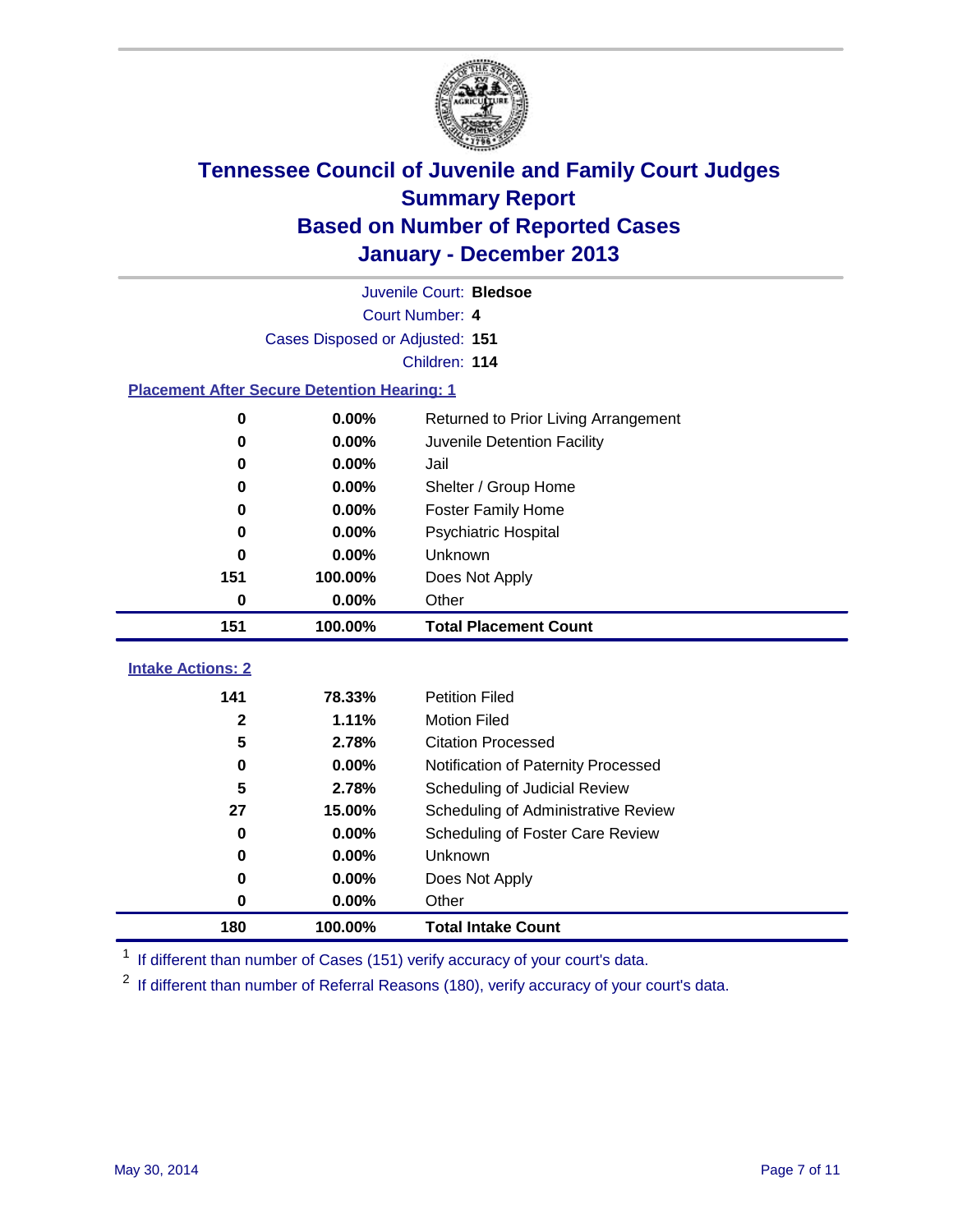

Court Number: **4** Juvenile Court: **Bledsoe** Cases Disposed or Adjusted: **151** Children: **114**

### **Last Grade Completed by Child: 1**

| 114          | 100.00% | <b>Total Child Count</b> |
|--------------|---------|--------------------------|
| $\bf{0}$     | 0.00%   | Other                    |
| 0            | 0.00%   | Unknown                  |
| 0            | 0.00%   | Never Attended School    |
| 0            | 0.00%   | Graduated                |
| $\mathbf{2}$ | 1.75%   | <b>GED</b>               |
| 0            | 0.00%   | Non-Graded Special Ed    |
| 0            | 0.00%   | 12th Grade               |
| 9            | 7.89%   | 11th Grade               |
| 11           | 9.65%   | 10th Grade               |
| 19           | 16.67%  | 9th Grade                |
| 10           | 8.77%   | 8th Grade                |
| 11           | 9.65%   | 7th Grade                |
| 10           | 8.77%   | 6th Grade                |
| 4            | 3.51%   | 5th Grade                |
| 6            | 5.26%   | 4th Grade                |
| 4            | 3.51%   | 3rd Grade                |
| 4            | 3.51%   | 2nd Grade                |
| $\mathbf{2}$ | 1.75%   | 1st Grade                |
| 6            | 5.26%   | Kindergarten             |
| 5            | 4.39%   | Preschool                |
| 11           | 9.65%   | Too Young for School     |

| 114 | 100.00%  | <b>Total Child Count</b> |
|-----|----------|--------------------------|
| 0   | $0.00\%$ | Unknown                  |
| 107 | 93.86%   | No.                      |
| 7   | 6.14%    | Yes                      |
|     |          |                          |

One child could be counted in multiple categories, verify accuracy of your court's data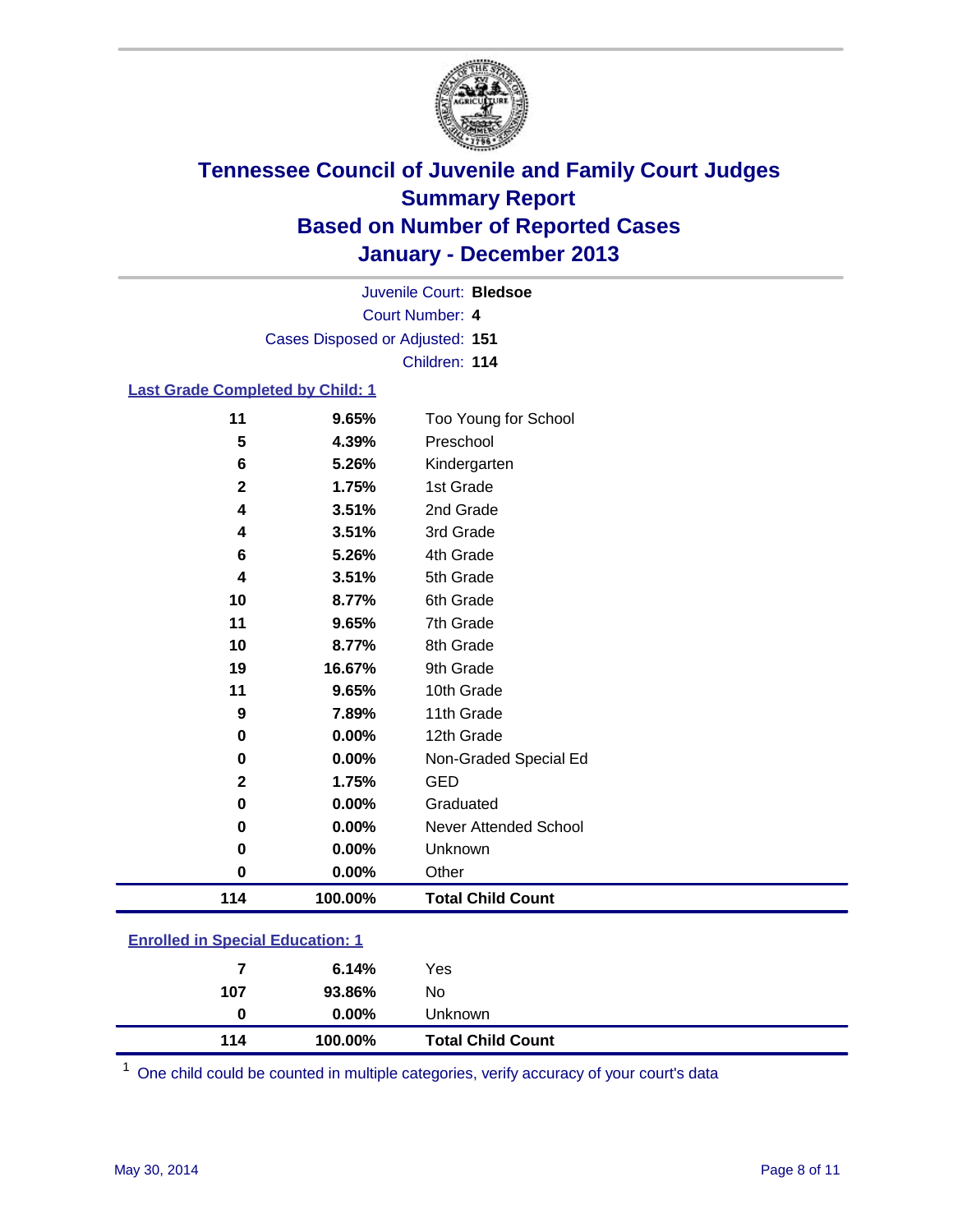

|                              |                                 | Juvenile Court: Bledsoe   |  |  |  |
|------------------------------|---------------------------------|---------------------------|--|--|--|
|                              |                                 | Court Number: 4           |  |  |  |
|                              | Cases Disposed or Adjusted: 151 |                           |  |  |  |
|                              |                                 | Children: 114             |  |  |  |
| <b>Action Executed By: 1</b> |                                 |                           |  |  |  |
| 147                          | 81.67%                          | Judge                     |  |  |  |
| 8                            | 4.44%                           | Magistrate                |  |  |  |
| 25                           | 13.89%                          | <b>YSO</b>                |  |  |  |
| 0                            | $0.00\%$                        | Other                     |  |  |  |
| 0                            | 0.00%                           | Unknown                   |  |  |  |
| 180                          | 100.00%                         | <b>Total Action Count</b> |  |  |  |

### **Formal / Informal Actions: 1**

| 41       | 22.78%   | Dismissed                                        |
|----------|----------|--------------------------------------------------|
| 0        | $0.00\%$ | Retired / Nolle Prosequi                         |
| 18       | 10.00%   | <b>Complaint Substantiated Delinquent</b>        |
| 24       | 13.33%   | <b>Complaint Substantiated Status Offender</b>   |
| 3        | 1.67%    | <b>Complaint Substantiated Dependent/Neglect</b> |
| 1        | 0.56%    | <b>Complaint Substantiated Abused</b>            |
| $\bf{0}$ | $0.00\%$ | <b>Complaint Substantiated Mentally III</b>      |
| 26       | 14.44%   | Informal Adjustment                              |
| 3        | 1.67%    | <b>Pretrial Diversion</b>                        |
| 0        | $0.00\%$ | <b>Transfer to Adult Court Hearing</b>           |
| 0        | $0.00\%$ | Charges Cleared by Transfer to Adult Court       |
| 40       | 22.22%   | Special Proceeding                               |
| 10       | 5.56%    | <b>Review Concluded</b>                          |
| 14       | 7.78%    | Case Held Open                                   |
| 0        | $0.00\%$ | Other                                            |
| 0        | $0.00\%$ | Unknown                                          |
| 180      | 100.00%  | <b>Total Action Count</b>                        |

<sup>1</sup> If different than number of Referral Reasons (180), verify accuracy of your court's data.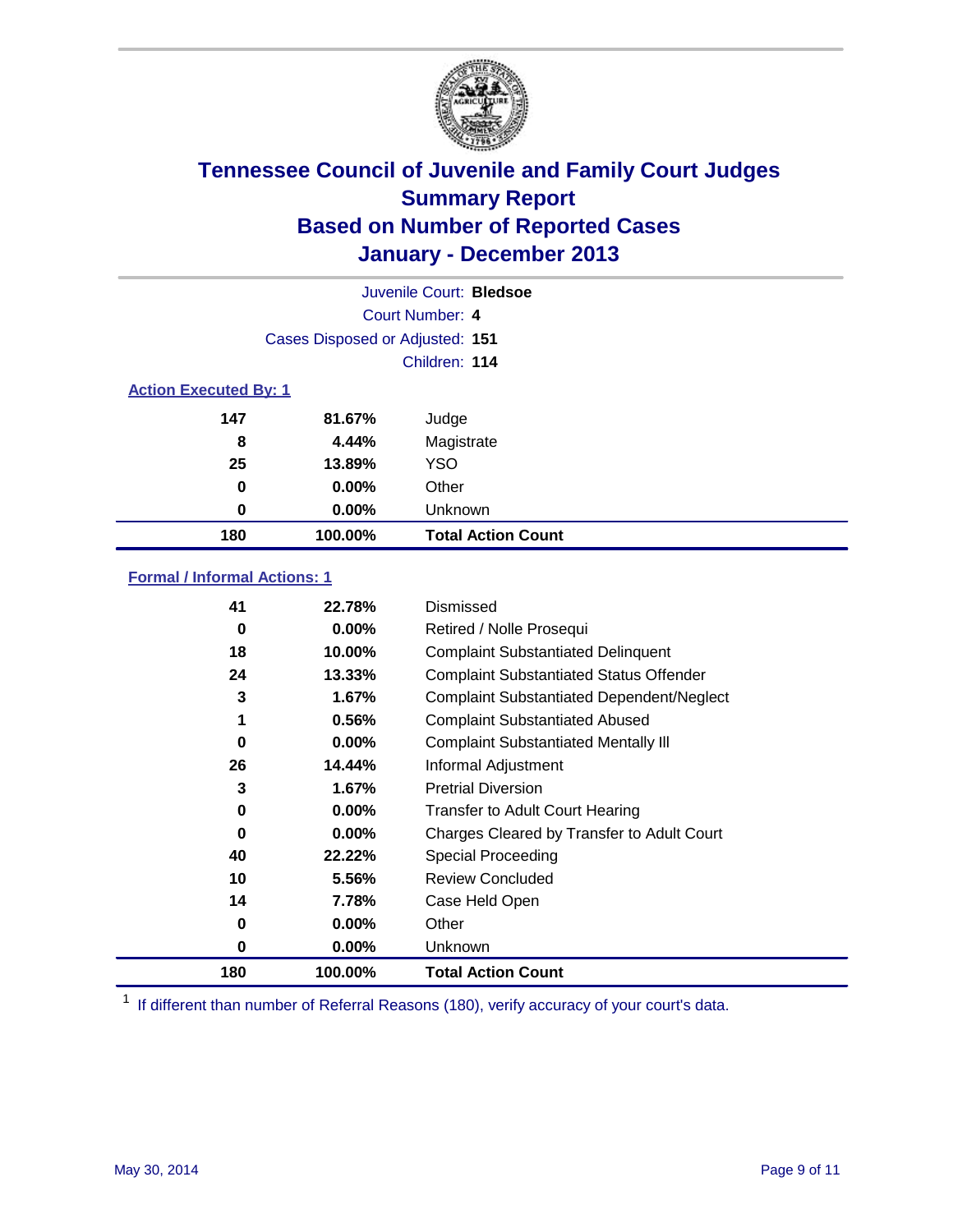

|                       |                                 | Juvenile Court: Bledsoe                               |
|-----------------------|---------------------------------|-------------------------------------------------------|
|                       |                                 | Court Number: 4                                       |
|                       | Cases Disposed or Adjusted: 151 |                                                       |
|                       |                                 | Children: 114                                         |
| <b>Case Outcomes:</b> |                                 | There can be multiple outcomes for one child or case. |
| 32                    | 12.21%                          | Case Dismissed                                        |
| 0                     | $0.00\%$                        | Case Retired or Nolle Prosequi                        |
| 47                    | 17.94%                          | Warned / Counseled                                    |
| 18                    | 6.87%                           | Held Open For Review                                  |
| 28                    | 10.69%                          | Supervision / Probation to Juvenile Court             |
| 0                     | 0.00%                           | <b>Probation to Parents</b>                           |
| 1                     | 0.38%                           | Referral to Another Entity for Supervision / Service  |
| 0                     | 0.00%                           | Referred for Mental Health Counseling                 |
| 3                     | 1.15%                           | Referred for Alcohol and Drug Counseling              |
| 0                     | 0.00%                           | <b>Referred to Alternative School</b>                 |
| 0                     | 0.00%                           | Referred to Private Child Agency                      |
| 1                     | 0.38%                           | Referred to Defensive Driving School                  |
| 0                     | 0.00%                           | Referred to Alcohol Safety School                     |
| 12                    | 4.58%                           | Referred to Juvenile Court Education-Based Program    |
| 0                     | 0.00%                           | Driver's License Held Informally                      |
| 0                     | 0.00%                           | <b>Voluntary Placement with DMHMR</b>                 |
| 1                     | 0.38%                           | <b>Private Mental Health Placement</b>                |
| 0                     | 0.00%                           | Private MR Placement                                  |
| 0                     | 0.00%                           | Placement with City/County Agency/Facility            |
| 3                     | 1.15%                           | Placement with Relative / Other Individual            |
| 6                     | 2.29%                           | Fine                                                  |
| 29                    | 11.07%                          | <b>Public Service</b>                                 |
| 6                     | 2.29%                           | Restitution                                           |
| 1                     | 0.38%                           | Runaway Returned                                      |
| 0                     | 0.00%                           | No Contact Order                                      |
| 0                     | $0.00\%$                        | Injunction Other than No Contact Order                |
| 5                     | 1.91%                           | <b>House Arrest</b>                                   |
| 12                    | 4.58%                           | <b>Court Defined Curfew</b>                           |
| $\bf{0}$              | 0.00%                           | Dismissed from Informal Adjustment                    |
| 0                     | 0.00%                           | <b>Dismissed from Pretrial Diversion</b>              |
| 0                     | 0.00%                           | <b>Released from Probation</b>                        |
| 0                     | 0.00%                           | <b>Transferred to Adult Court</b>                     |
| 0                     | $0.00\%$                        | <b>DMHMR Involuntary Commitment</b>                   |